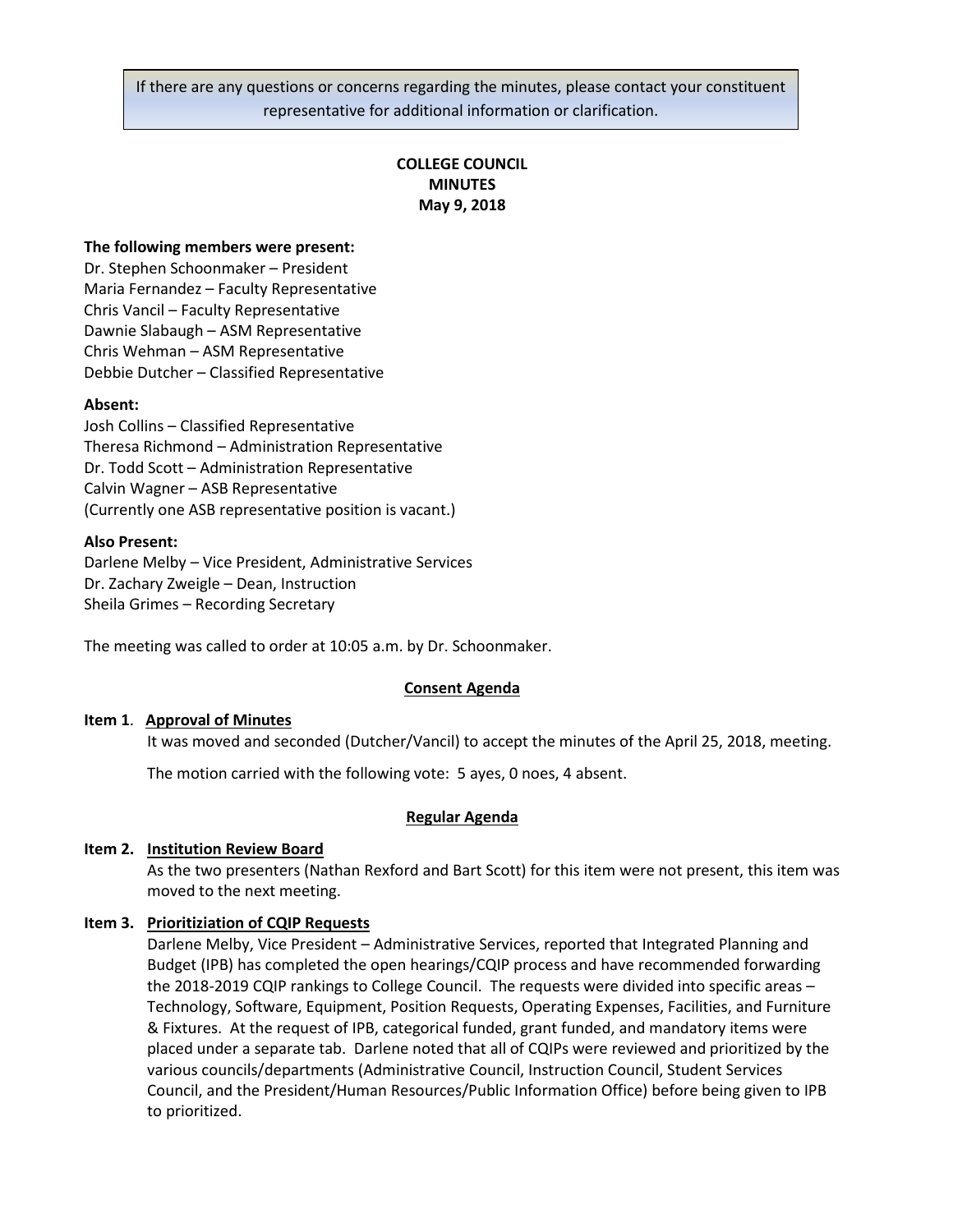# **Item 3. Prioritiziation of CQIP Requests (Cont'd)**

The prioritization of the five proposed faculty positions was done through the CQIP process and the ranking was determined by the Academic Senate as follows:

- 1 Biology
- 2 Sociology
- 3 Athletics/Kinesiology
- 4 Fire Science
- 5 Communication

Dr. Schoonmaker will be examining the CQIP prioritization list and reviewing the items that were ranked highest overall regardless of the categories/areas. Darlene commented that this Friday when the draft 2018-2019 budget is presented to IPB, the budget will not contain the CQIP requests as they are additional resource requests. However, in the tentative budget she did include resource requests which were below \$500. Darlene mentioned that we are still waiting on the funding model from the Governor so the draft budget is being based on status quo on the revenue side. She went on to say that at first glance, the College is in deficit spending for 2018- 2019 by close to a \$1 million which is based on STRS/PERS increases, Step/Column increases, recent negotiations, and an approximate four percent increase on health insurance. Maria commented that as future budget cuts are anticipated, we should be proactive and thoughtful in looking at our present operations and future decisions rather than reactive as we have been in past years. Dr. Schoonmaker believes that because of the uncertainty in funding, there could be quite a difference between the revised budget and the actual budget. Therefore, a joint meeting with IPB and College Council is scheduled for the afternoon of Thursday, August 23, to review the final proposed budget for 2018-2019. Chris Vancil recommended that Jayne Turk, the 2018-2019 Academic Senate President, should be contacted this summer so that the faculty has an opportunity to provide feedback/recommendations if the College needs to cut \$1 million from the budget.

It was moved and seconded (Fernandez/Dutcher) to recommend acceptance of the prioritization of CQIP requests. The motion carried with the following vote: 5 ayes, 0 noes, 4 absent.

## **Item 4. Review and Approve the 2019-2020 Academic Calendar**

Chris Vancil stated that the 2019- 2020 Academic Calendar is a negotiated item and will need to be first brought before the Faculty Association and then onto the Academic Senate to be voted on prior to coming forth to College Council.

A motion was made and seconded (Vancil/Slabaugh) to table the 2019-2020 Academic Calendar until the proper approval process has been followed. The motion carried with the following vote: 5 ayes, 0 noes, 4 absent.

**Item 5. Recommend Review of Revised Board Policies** Revised Board Policies 2735, 4300, and 7400 were reviewed.

> A motion was made and seconded (Fernandez/Vancil) to recommend acceptance of Board Policies 2735, 4300, and 7400. The motion carried with the following vote: 5 ayes, 0 noes, 4 absent.

```
Item 6. Recommend Review of Revised Administrative Procedures
Revised Administrative Procedures 2735, 4300, 5111, and 7400 were reviewed.
```
The revision listed below was suggested for AP 2735

• Fourth paragraph, remove sentences 3 through 6.